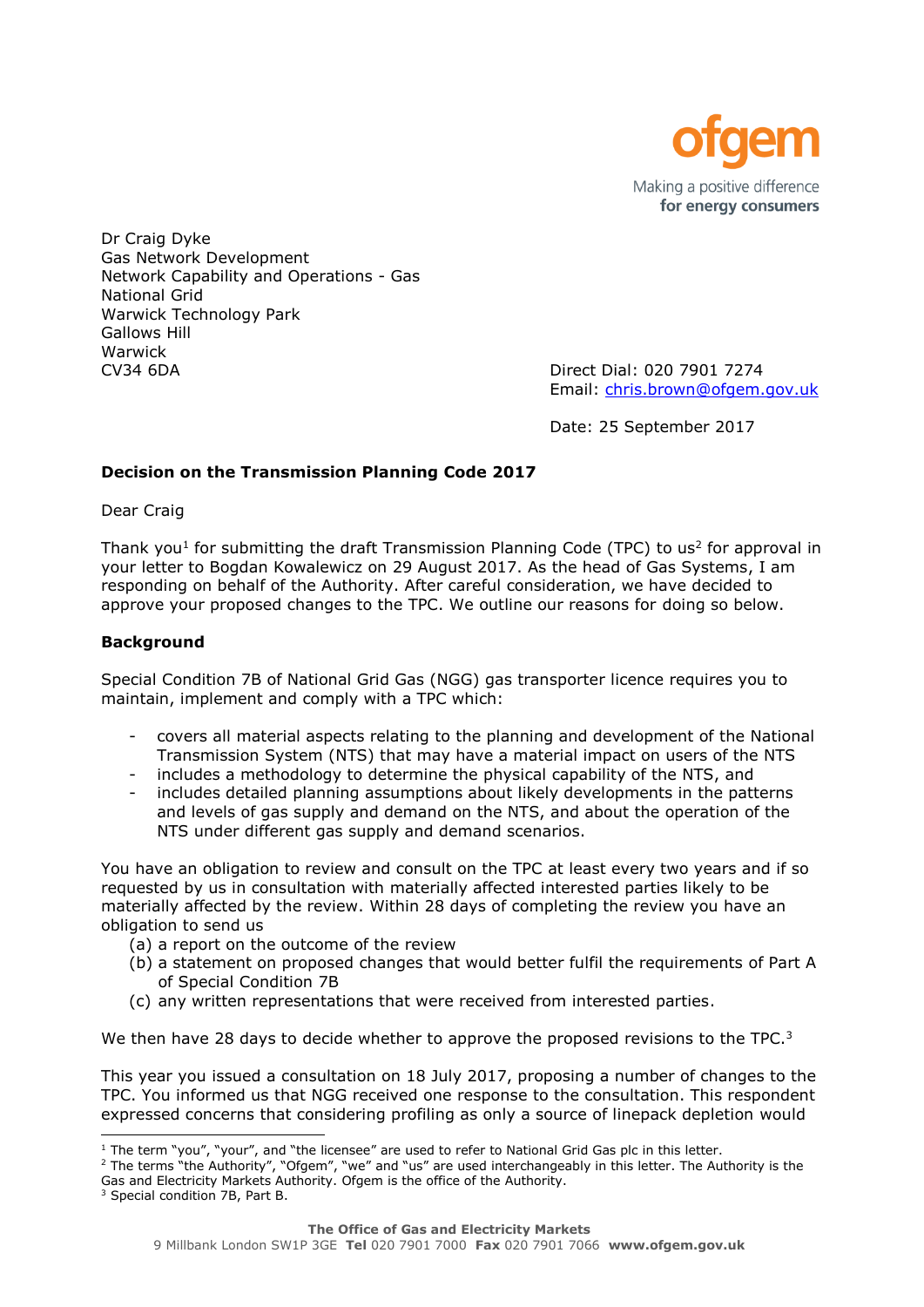be misleading, since the contribution of profiling to linepack is regularly positive. Additionally, the respondent is concerned that the formula proposed in Appendix E of the TPC may "stigmatise 'profiling' behaviours which are actually aimed at addressing network balancing requirements".

NGG agrees to take into consideration both the repletion and depletion effect of supply profiling when assessing system operations. NGG also accepts that profiling behaviours are sometimes a result of balancing requirements. However, NGG states that it is not necessary to modify the proposed changes to the TPC in order to address this comment, as the formula chosen is the same as that used to account for Exit Flexibility capacity, and was therefore intended to make the two directly comparable.

# **Proposed amendments to the TPC**

The main change you propose to the TPC is the modification of planning analysis for within-day flow variations. Changes to the methodology for planning for foreseeable within-day variations include:

- supply profiling at each NTS Entry Point to better identify supply driven line-pack depletion
- improved assumptions for CCGT demand variation which are more in line with actual operations, and
- linking Distribution Network Operator pressures to Local Distribution Zones.

The analysis of unforeseeable within-day variations will now use specific locational pressure cover instead of flow margins.

Other changes include:

- Removal or substitution of text describing the processes to calculate flow margins and pressure coverage.
- Inclusion of text describing assessment methodologies for uncertainty in planning and operation.
- Inclusion of references to 'restriction of short-term access to System Flexibility' as an Operational Balancing Action.
- Clarification of 'Fast Transients'.
- Inclusion of 'Improved Network Resilience' and 'pressure options' as Network Development Options.
- Other minor typographical and wording changes.

#### **Our view**

We consider the proposed changes better achieve the requirement for the TPC to include "detailed planning assumptions about likely developments in the patterns and levels of gas supply and demand on the NTS, and about the operation of the NTS under different gas supply and demand scenarios".

We note only one consultation response was received. While that respondent raised some general concerns about the market, we believe that these are either sufficiently taken into account by the changes or fall out of scope of the proposed changes to the NTS. We are therefore of the view that, overall, the changes better achieve the licence requirements for the TPC.